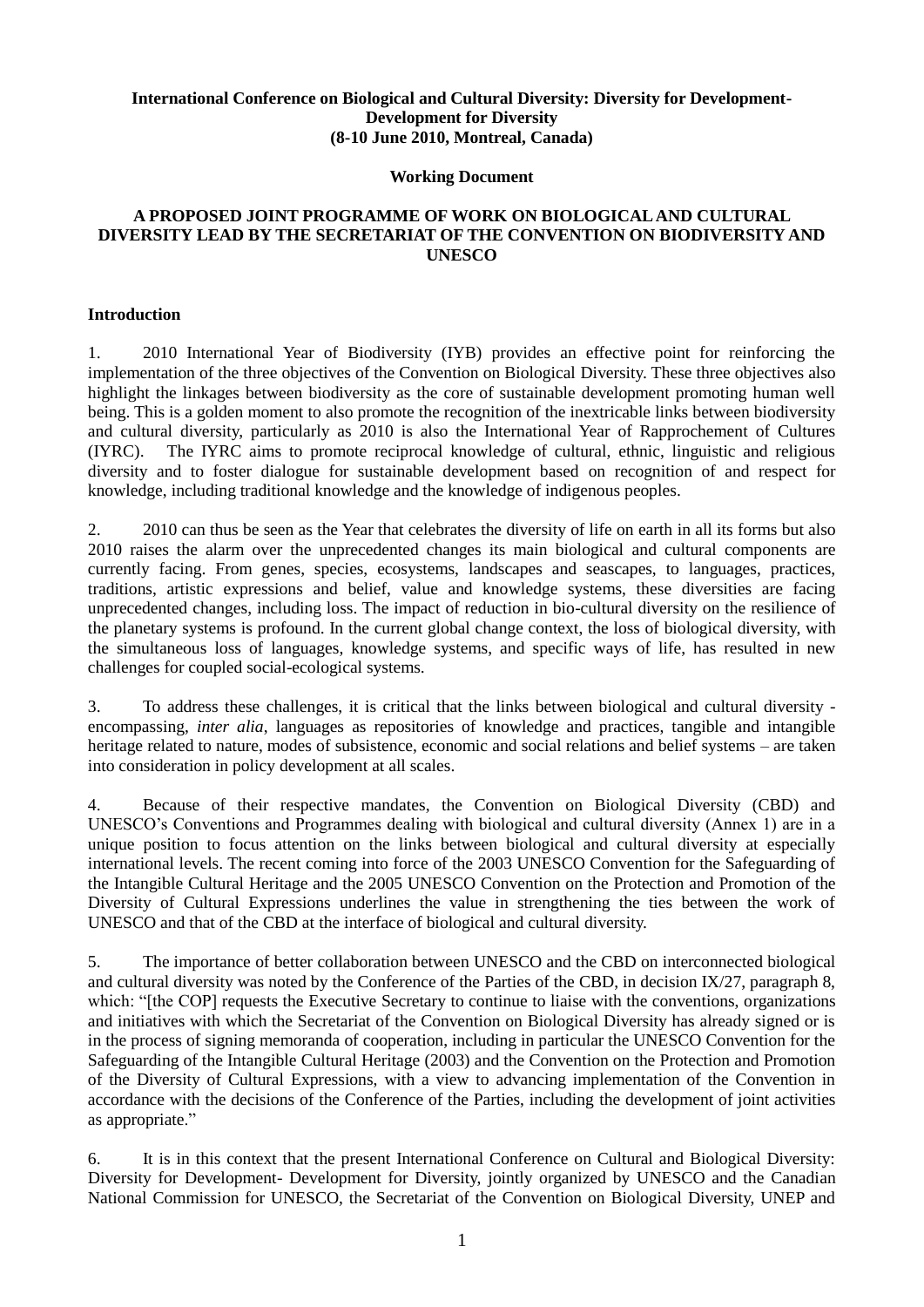the Canada Research Chair in Ethnoecology and Biodiversity (University of Montreal), in partnership with the International Economic Forum of the Americas, takes place. The main objectives of the Conference are:

- (a) To bring together civil society, representatives of indigenous and local communities, policy makers, scientists and intergovernmental and development cooperation agencies,
- (b) To exchange knowledge and practices linking biological and cultural diversity; and
- (c) To provide elements for a programme of work to be jointly implemented by UNESCO, the SCBD and other partners.

7. The purpose of this document is to provide the participants of the Conference with some background information and guidance to assist their reflections and discussions, in meeting the Conference objectives.

### **Definitions**

#### *Biological diversity*

8. The Convention on Biological Diversity (CBD)<sup>1</sup> defines biological diversity as: "The variability among living organisms from all sources, including inter alia terrestrial, marine and other aquatic ecosystems and the ecological complexes of which they are part; this includes diversity within species, between species and of ecosystems." The Ecosystem approach of the Convention makes it clear that biological diversity has to be seen in the context of peoples relations with nature, and that people are part of biodiversity.

#### *Cultural diversity*

9. According to the UNESCO Declaration on Cultural Diversity  $(2001)^2$  "Cultural diversity is considered to encompass "all communities in the world, each of them with their own identity determined by ethnicity, history, language, religion and art". It "widens the range of options open to everyone; it is one of the roots of development, understood not simply in terms of economic growth, but also as a means to achieve a more satisfactory intellectual, emotional, moral and spiritual existence." Cultural diversity may be understood as, but not limited to, diversity in: (1) practices (rituals, production systems and knowledge transmission systems); (2) ways of living together (social systems including institutions, legal systems, leadership and tenure systems); (3) value systems (religion, ethics, spirituality, beliefs and worldviews); (4) knowledge (know-how and skills); (5) languages; and (6) artistic expressions (art, architecture, literature and music).

#### *Local, Indigenous or Traditional Knowledge*

10. Local, indigenous or traditional knowledge systems bridge the gap between biological and cultural diversities. These complex and dynamic arrays of knowledge, know-how, practices and representations guide human societies in their innumerable interactions with the natural milieu (Nakashima and Roué 2002). Article 8(j) of the Convention on Biological Diversity gives particular recognition to this cultural dimension of biodiversity, as do all of UNESCO's cultural conventions.

#### *Landscape*

1

11. The landscape concept recognises the constant interplay between people and their natural surroundings, and more specifically the manner in which human societies shape the land and are in turn, shaped by it. The concept of *cultural landscapes* as recognized within the framework of the World Heritage Convention, underlines the significance of this encounter between biological and cultural diversities.

#### *Biocultural diversity*

12. The inextricable link between biological diversity and cultural diversity received international recognition through the Declaration of Belem (1988). Loh and Harmon  $(2005)^3$  define Biocultural diversity as the total sum of the world's differences, no matter what their origin. This concept encompasses biological diversity at all its levels and cultural diversity in all its manifestations. Biocultural diversity is derived from the myriad ways in which humans have interacted with their natural surroundings. Their co-evolution has generated local ecological knowledge and practices: a vital reservoir of experience, methods and skills that help different societies to manage their resources. Diverse worldviews and ethical approaches to life have

<sup>1</sup> Convention on Biological Diversity<http://www.cbd.int/>

<sup>2</sup> UNESCO Declaration on Cultural Diversity<http://unesdoc.unesco.org/images/0012/001271/127160m.pdflink>

<sup>3</sup> Loh, J. and Harmon, D., 2005. A global index of biocultural diversity. Ecol. Indic. 5(3):231–41.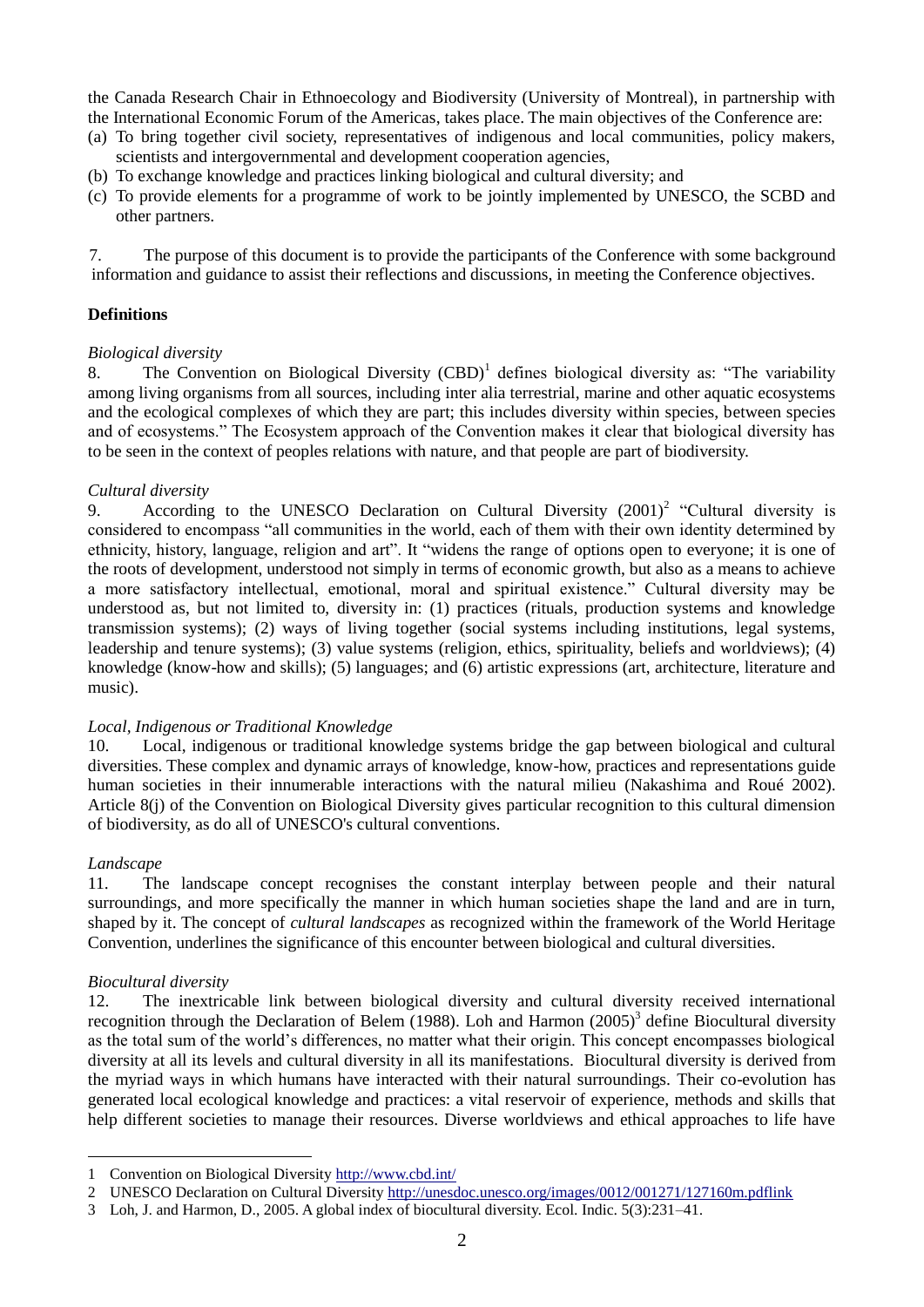emerged in tandem with this co-evolution of nature and culture. The biocultural concept is critical to making progress on building mutual understanding and support between these two diversities.

#### **Links between biological and cultural diversity-State of research and policy work**

13. Over the past several decades, the academic community has given considerable thought and effort to explore the complex interface between biological and cultural diversity building on improved communication and collaboration with indigenous and local communities. This research area is characterized by a very rich array of disciplines, concepts and epistemologies. Ethnoecology, as it emerged in the 1950s under the leadership of Conklin (1954), has examined the understandings and representations that peoples in various cultures possessed with respect to their natural environments. Ethnoscience examined in great depth the complex systems of classification developed in different cultures as they apprehended the bio-physical diversity that surrounded them (e.g. Berlin 1992; Ellen 1993; Friedberg 1979). Studies in traditional ecological knowledge focused on peoples' knowledge and interactions with the ecosystems in which they lived and which they also shaped. These fields provide a kaleidoscope of perspectives on the interlinkages between nature and culture, referring to anthropological, sociological, biological, historical, geopolitical and resource management terms. Some of these sub-disciplines are cross-cutting fields that explore the boundaries of different disciplines, particularly between the natural and social sciences, to generate new theories, methods and applications.

14. More recently, "biocultural diversity" has arisen as an area of transdisciplinary research concerned with investigating the links between the world's cultural and biological diversity, focusing on, inter alia, correlations between biodiversity and linguistic diversity in specific regions and localities<sup>4</sup>. Blending elements from the disciplines of landscape ecology and anthropology are important in determining future directions for these studies.

15. The investigations on the role of languages have allowed for considerable insights in the relationships between linguistic diversity and biodiversity, including crop diversity. However, a recent review article suggests that in spite of the growing scientific efforts, the degree to which biological diversity is linked to cultural diversity is only beginning to be understood<sup>5</sup>. Systematic research and empirical work that focus on these linkages is still limited, although interdisciplinary research in ethnoscience, ethnobiology, ethnoecology, and ethnolinguistics has developed methods to address linkages between biological and cultural diversity. Many conceptual and methodological aspects of researching interactions between biological and cultural diversity need further elucidation.

16. At the same time there is increase in practical expertise in the development and application of integrated approaches to landscape management practices, which build on the links between biological and cultural diversity. These are represented by concepts such as cultural landscapes, terroirs, biosphere reserves, Satoyama, globally important agricultural heritage systems and several others.

17. On the policy side, several intergovernmental processes, policy instruments and international scientific assessments (e.g. CBD, the Ramsar Convention on Wetlands, the Convention concerning the Protection of the World Cultural and Natural Heritage or the World Heritage Convention, Convention on Migratory species, Convention ion International trade in Endangered Species, International Convention on the regulation of Whaling, United Nations Forum on Forests, Convention for the Safeguarding of the Intangible Cultural Heritage, Landscape Convention, the Millennium Ecosystem Assessment), have made explicit reference to cultural drivers when dealing with biological diversity and vice versa. They have corroborated the importance of the very complex interface between cultures and ecosystems, whose sustainability and resilience depends on the maintenance of their interconnectedness.

<sup>&</sup>lt;u>.</u> 4 Maffi , L., ed., 2001. On Biocultural Diversity. Linking Language, Knowledge and the Environment. Washington & London: Smithsonian Institution Press.

<sup>5</sup> Pretty J., Adams B., Berkes F., Ferreira de Athayde S., Dudley N., Hunn E., Maffi L., Milton K, Rapport D., Robbins P., Sterling E., Stolton S. , Tsing A., Vintinner E. and Pilgrim S., 2010. The intersection of biological diversity and cultural diversity: towards integration. Conservation and Society, 7(2): 100-112.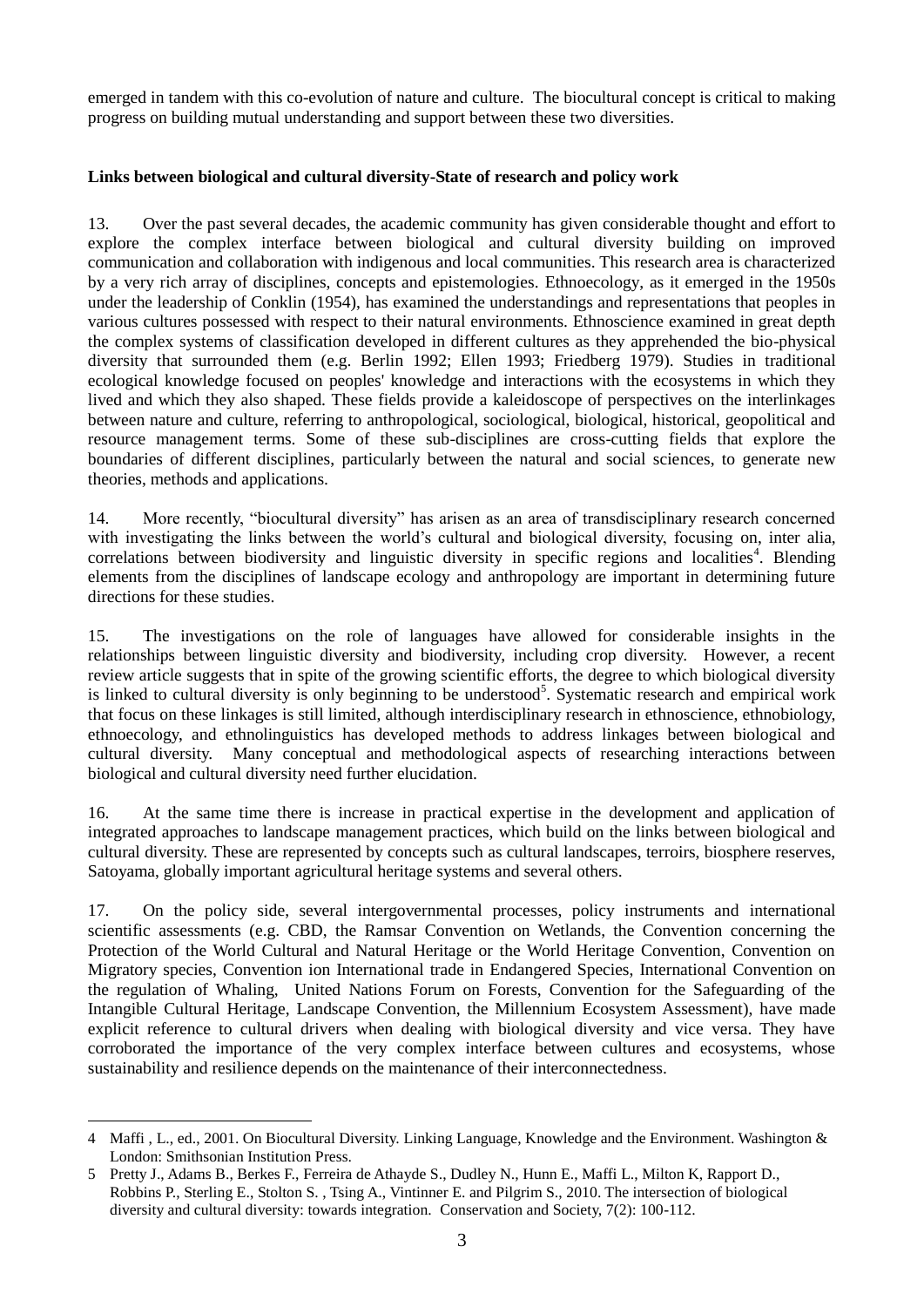18. A number of international instruments, institutions and initiatives are of particular relevance to indigenous and local communities, traditional knowledge, and more recently, language issues. They include but are not limited to the CBD, Agenda 21, The Earth Charter Initiative, the International Labour Organization's Convention on Indigenous and Tribal Peoples (ILO 169), United Nations Permanent Forum on Indigenous Issues, World Intellectual Property Organization, United Nations Declaration on the Rights of the Indigenous Peoples, The United Nations Development Programme (UNDP),The World Bank, the United Nations Conference on Trade and Development (UNCTAD), IUCN/CEESP Programme of Work, and UNESCO. Within these fora, there is work in progress to produce comprehensive guidelines and measures to conserve and manage biological and cultural diversity, to develop indicators, define proper methodologies, set research agendas and educate the general public. However, there remains a need to create better linkages among these initiatives and expand their focus on a wider range of expressions and outcomes of interactions between components of diversity. While the process needs to be dynamic, adapted to specific contexts and responsive to change, connections between national and international frameworks need to be established, promoted and maintained.

#### **Knowledge gaps and priorities for research, practice and policy**

19. Recognizing that together biological and cultural diversity hold the key to environmental and social sustainability, in 2007, UNESCO, in collaboration with The Christensen Fund, organized an international workshop focusing on concepts, methods and experiences related to the linkages between biological and cultural diversity. The workshop was convened to provide guidelines for more systematic studies of the linkages between biological and cultural diversity, and recommendations for future research, policies (and UNESCO's work) in this area. It provided guidelines for conceptual and methodological frameworks that are needed to define the dynamic interface between biological and cultural diversity and ensure that diversity in its full complexity is taken into consideration in the design and implementation of conservation and sustainable development models, policies, strategies and actions<sup>6</sup>.

20. The principal recommendation of the Workshop was that: If diversity is to become an integrated part of decision and policy making processes, then the separately evolving biological and cultural diversity agendas need to be systematically linked and the conceptual, practical and normative aspects of the links between biological and cultural diversity need to be assessed at local, national, regional and international levels.

21. A set of recommendations was provided for: future policy work, future research and future work of UNESCO on the links between biological and cultural diversity (Annex 2). Based on the results of the workshop and recent scientific, practical and policy work related to the links between biological and cultural diversity, the following areas of work were identified as critical in advancing the knowledge on the links between biological and cultural diversity with a view of ensuring that diversity finds a central place in the policy agendas:

- Links between biological and cultural diversity as the core of sustainable development;
- Knowledge systems: Recognition, transmission and protection;
- Biocultural landscapes including their dynamics and management;
- Values of diversity;

1

- Measuring diversity and its values;
- Cultural and biological resilience;
- Biocultural landscape responses to change;
- Normative frameworks and instruments;
- Educating about biological and cultural diversity.

-------

<sup>6</sup> <http://unesdoc.unesco.org/images/0015/001592/159255E.pdf>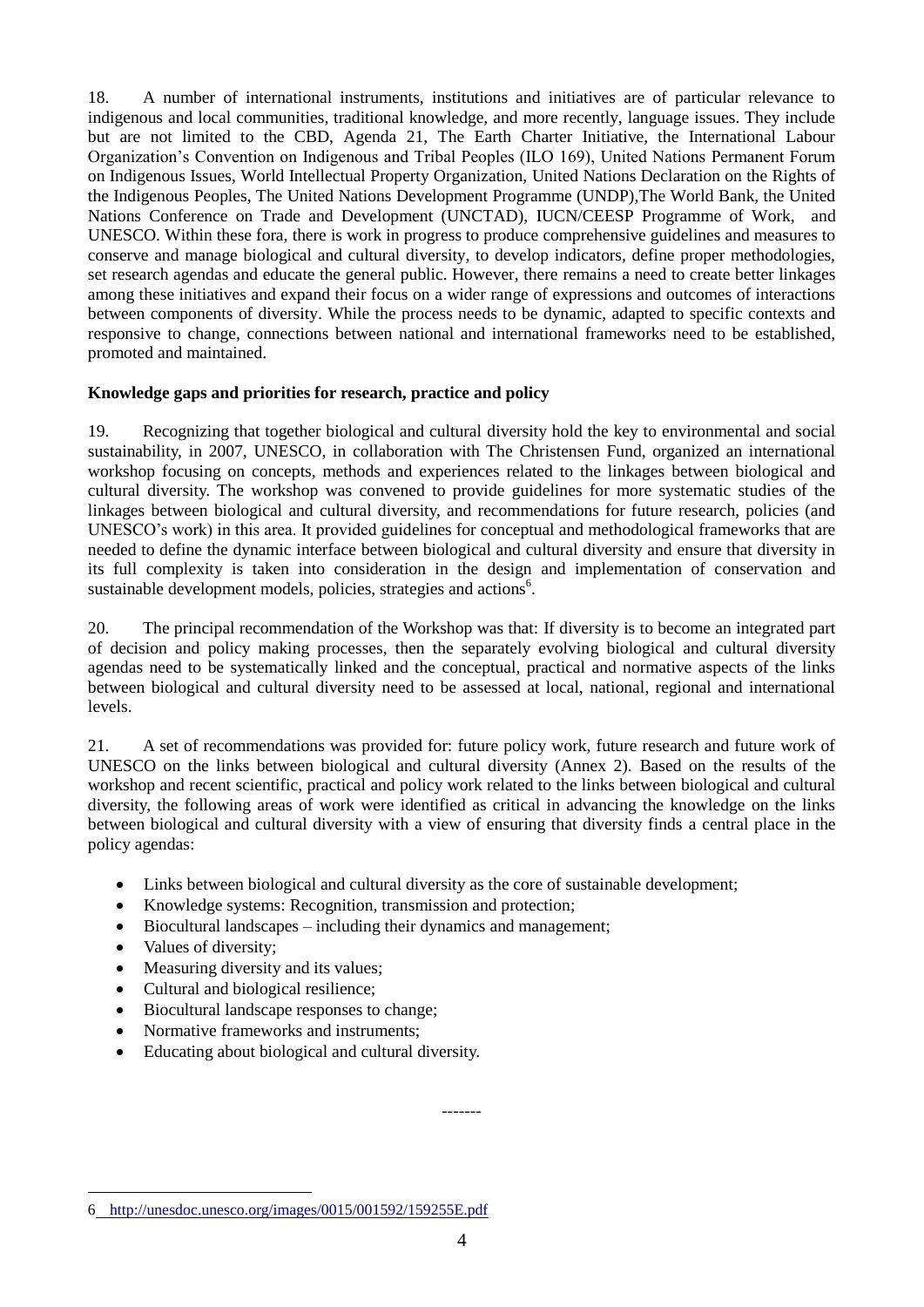### **TOWARDS A JOINT PROGRAMME BETWEEN UNESCO AND THE CBD**

### *Mission*

With CBD acting as global focal point for biodiversity<sup>7</sup> and UNESCO acting as global focal point for cultural diversity, strengthen the linkages between biological and cultural diversity initiatives at international level, and to support development between interlinked provisions of conventions and programmes dealing with biological and cultural diversity at relevant scales.

*Timeframe*: To 2020 with mid-term review at the end of 2015.

#### *General Principles of the joint work programme*

- Under the leadership of SCBD and UNESCO, other relevant agencies should be actively involved through a possible establishment of an inter-agency support group on biological and cultural diversity;
- Full and effective participation of scientific community and indigenous peoples, minorities and local and traditional communities, especially women, in the establishment and implementation of the joint programme of work;
- A holistic approach consistent with the spiritual and cultural values of indigenous peoples and local and traditional communities ;
- Promotion of intercultural dialogue and ecosystems approach to addressing the interlinked biological and cultural diversity issues.

## *Specific Objectives*

- To build bridges between biological and cultural diversity agendas.
- To promote coordination between the Secretariat of the CBD, representing international conventions dealing with biodiversity and UNESCO, representing conventions and programmes dealing with cultural diversity.
- To explore conceptual/theoretical and methodological issues related to the links between biological and cultural diversity.
- To promote/encourage/catalyze the collection/compilation of information from on-the ground activities on the links between biological and cultural diversity using, appropriately designated sites, such as biosphere reserves and World Heritage sites. The information can serve as background for identifying good practices to feed into management and decision/policy making processes.
- To catalyze activities that could contribute to raising awareness on the importance of linking biological and cultural diversity in management and decision-making processes, bearing in mind the importance of resilience.

## *Possible Key Action Points*

1

## *Building bridges between legal instruments*

- Finalize in-depth desktop analysis of the provisions linking cultural and biological diversity in the texts operational guidelines and decisions of the CBD and UNESCO's cultural diversity-related conventions.
- Identifying gaps that need to be taken into account.
- Provide advice on implementation of interlinked provisions in a mutually reinforcing and

<sup>7</sup> CBD's role as convenor of the Biodiversty Liaison group and member of the Joint Liaison Group is crucial here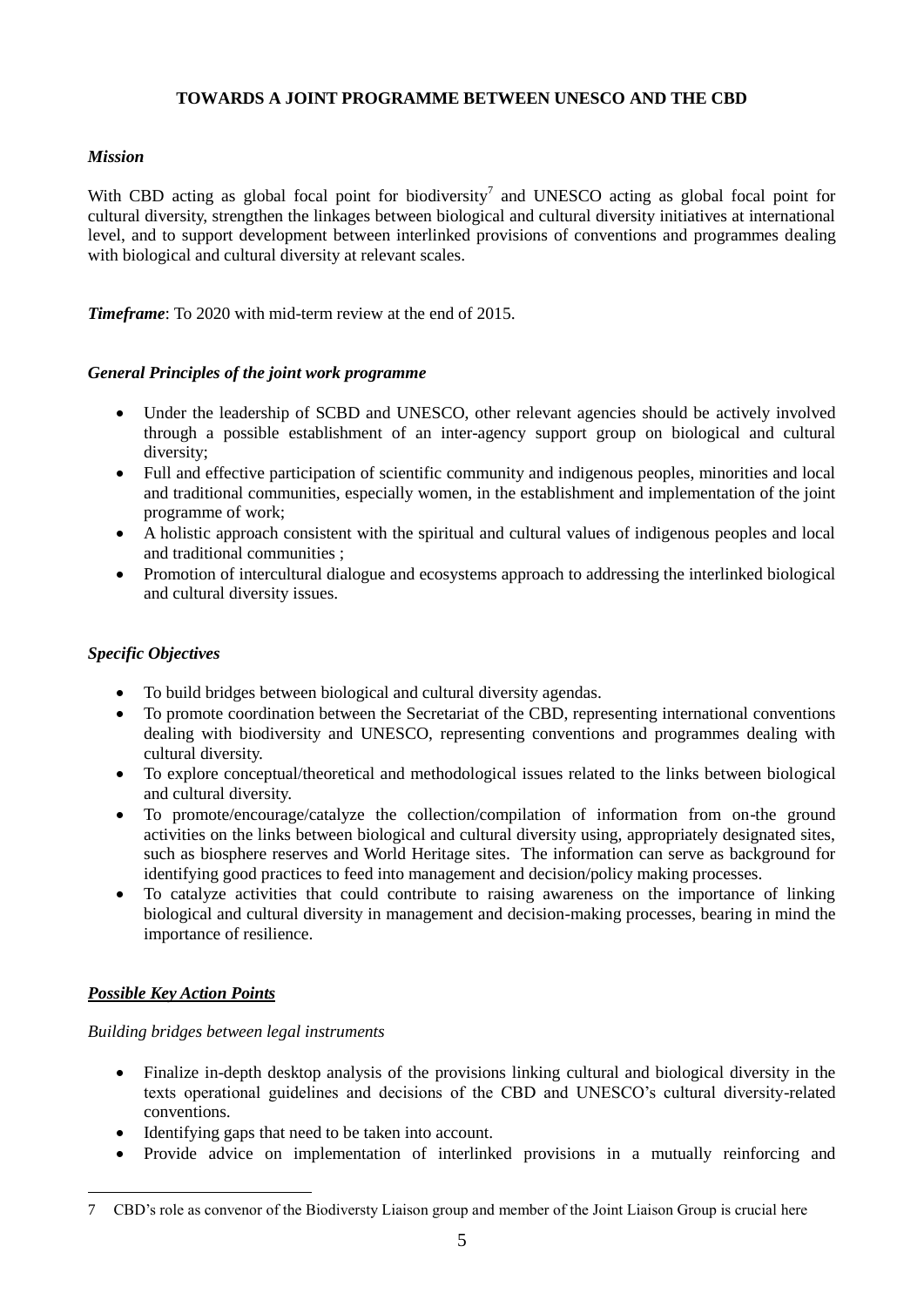coordinated manner.

#### *Building the knowledge base*

- Develop a common interdisciplinary conceptual and methodological framework for addressing the links between biological and cultural diversity and a set of guiding principles, including ethical principles, for the future research and policy work at the interface between biological and cultural diversity for present and future generations.
- Promote inter-cultural and inter-faith dialogues on biological and cultural diversity issues, as well as integration of scientific and traditional knowledge in respectful ways for the benefit of biodiversity and cultural diversity.
- Assess and synthesize knowledge on the ways in which cultural diversity has shaped and continue to shape biodiversity, including in sacred natural sites, cultural landscapes and traditional agricultural systems, as well as in urban contexts.
- Assess and synthesize knowledge on contemporary processes that reduce, modify and/or produce diversity through homogenization, hybridity and diversification.
- Support specialized work on the links between biological and cultural diversity, including the development of indicators and other means of measuring status, trends and values of diversity, by building and maintaining expert networks, providing platforms for exchange and sharing of data, ideas and information.
- Deepen our knowledge on the role of sacred sites (as biodiversity hotspots) and sacred species and their role in maintaining and promoting cultural and biological diversity, building on the on-going work in this area.

#### *Raising awareness, educating, acting*

- Develop communication materials and other tools to raise awareness on the importance of the links between biological and cultural diversity for human and environmental prosperity.
- Support the creation of regional UNESCO chairs for further systematic study and enhancement of Bio-Cultural diversity, as well as development of pedagogical guidelines for students as well as local decision makers, including in cities and urban environments.
- Launch a pilot project in UNESCO designated sites, biosphere reserves and World Heritage sites to test and apply the knowledge on the links between biological and cultural diversity to management and governance practices.

All the actions will be carried out in line with the relevant Declarations and guidelines including

- The Universal Declaration of Human Rights;
- The UNESCO Universal Declaration on Cultural Diversity;
- The Universal Declaration on Bioethics and Human Rights
- The Earth Charter

<u>.</u>

- The Yamato Declaration on Integrated Approaches for Safeguarding Tangible and Intangible Cultural Heritage;
- The UNESCO/IUCN Guidelines for the Conservation and Management of Sacred Natural Sites;
- The CBD Akwé:Kon Voluntary Guidelines for the Conduct of Cultural, Environmental and Social Impact Assessment Regarding Developments Proposed to Take Place on, or Which are Likely to Impact on, Sacred Sites and on Lands and Waters Traditionally Occupied or Used by Indigenous and Local Communities;
- The Code of Ethical Conduct to ensure respect for the cultural and intellectual heritage of indigenous and local communities relevant to the conservation and sustainable use of biological  $diversity<sup>8</sup>$ .

<sup>&</sup>lt;sup>8</sup> This draft code is expected to be adopted by the Parties to the Convention on Biological diversity at COP 10, Nagoya Japan, in October, 2010.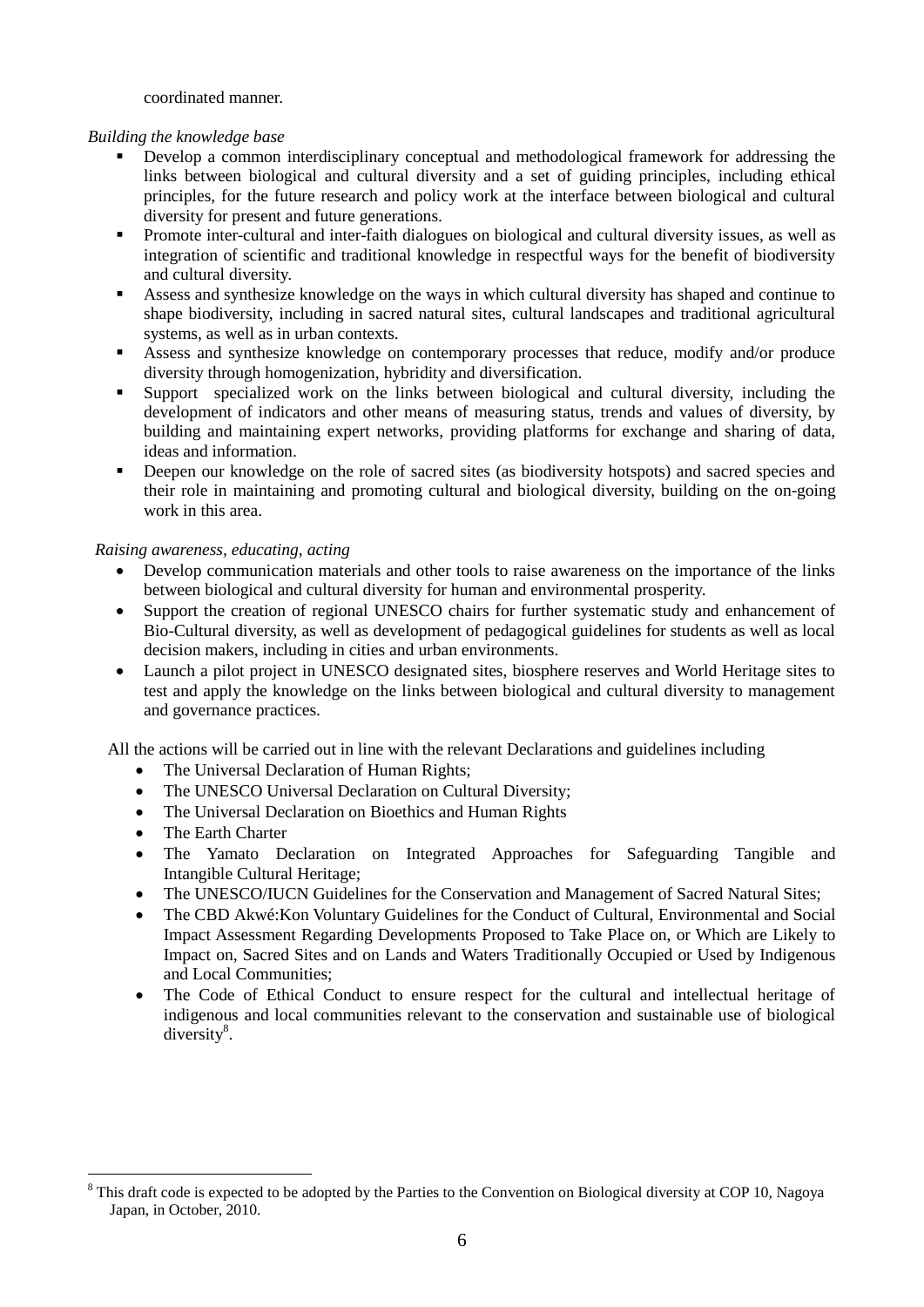#### **Annex 1 Biodiversity and cultural diversity in UNESCO and the CBD**

In the Convention on Biological Diversity (1992), several Articles and many Decisions pertain to the connection between biological and cultural diversity:

- The Preamble to the Convention recalls the "intrinsic value of biological diversity and of the ecological, genetic, social, economic, scientific, educational, cultural, recreational and aesthetic values of biological diversity and its components."
- Article 8(j) of the CBD states that each contracting party should "[s]ubject to its national legislation, respect, preserve and maintain knowledge, innovations and practices of indigenous and local communities embodying traditional lifestyles relevant for the conservation and sustainable use of biological diversity and promote their wider application with the approval and involvement of the holders of such knowledge, innovations and practices and encourage the equitable sharing of the benefits arising from the utilization of such knowledge, innovations and practices."
- Annex 1 to Article 7 of the CBD (species and ecosystems of cultural importance need to be conserve)
- Ecosystem approach (the primary framework for implementation of the Convention) recognizes that humans with their cultural diversity are integral part of many ecosystems. Principles 1 and 5 and maybe others
- Role of protected areas
- The programme of work on Article 8*j* and the Akwe: Kon guidelines
- Access and Benefit Sharing
- The strategic plan of the Convention has established GOAL 9: Maintain socio-cultural diversity of indigenous and local communities.
- Furthermore the Convention has a rich history of decisions spanning almost twenty years, recognizing the important of cultural diversity in achieving the goals of the CBD.

UNESCO Conventions, declarations, programmes, activities and initiatives relevant to the links between biological and cultural diversity include, although are not limited to the following:

UNESCO Universal Declaration on Cultural Diversity (2001). In the Declaration, the notion of cultural diversity conveys a rich spectrum of ideas and concepts, some of which relate to biological diversity.

Convention for the Safeguarding of the Intangible Cultural Heritage (2003). The Convention acknowledges knowledge and practices concerning nature and the universe are one of the domains in which the intangible cultural heritage is manifested. It also states that the intangible cultural heritage, transmitted from generation to generation, is constantly recreated by communities and groups in response to their environment, their interaction with nature and their history, and provides them with a sense of identity and continuity, thus promoting respect for cultural diversity and human creativity.

World Heritage Convention - Cultural Landscapes (1992) The World Heritage Committee at its 16th session adopted guidelines concerning the inclusion of cultural landscapes in the World Heritage List. To date, 54 properties on the World Heritage List have been classified as cultural landscapes: "the combined works of nature and of man", illustrative of the evolution of human society and settlement over time, under the influence of the physical constraints and/or opportunities presented by their natural environment and of successive social, economic and cultural forces, both external and internal.

The Seville Strategy for Biosphere Reserves (1995). The International Conference on Biosphere Reserves adopted a series of recommendations which together form the Seville Strategy for Biosphere Reserves designated under UNESCO's Man and the Biosphere (MAB) Programme. The strategy identifies the specific role of biosphere reserves in achieving a new vision of the relationship between conservation and development taking into account cultural and natural dimensions of both conservation and development.

The Local and Indigenous Knowledge Systems Programme (LINKS). Intersectoral UNESCO program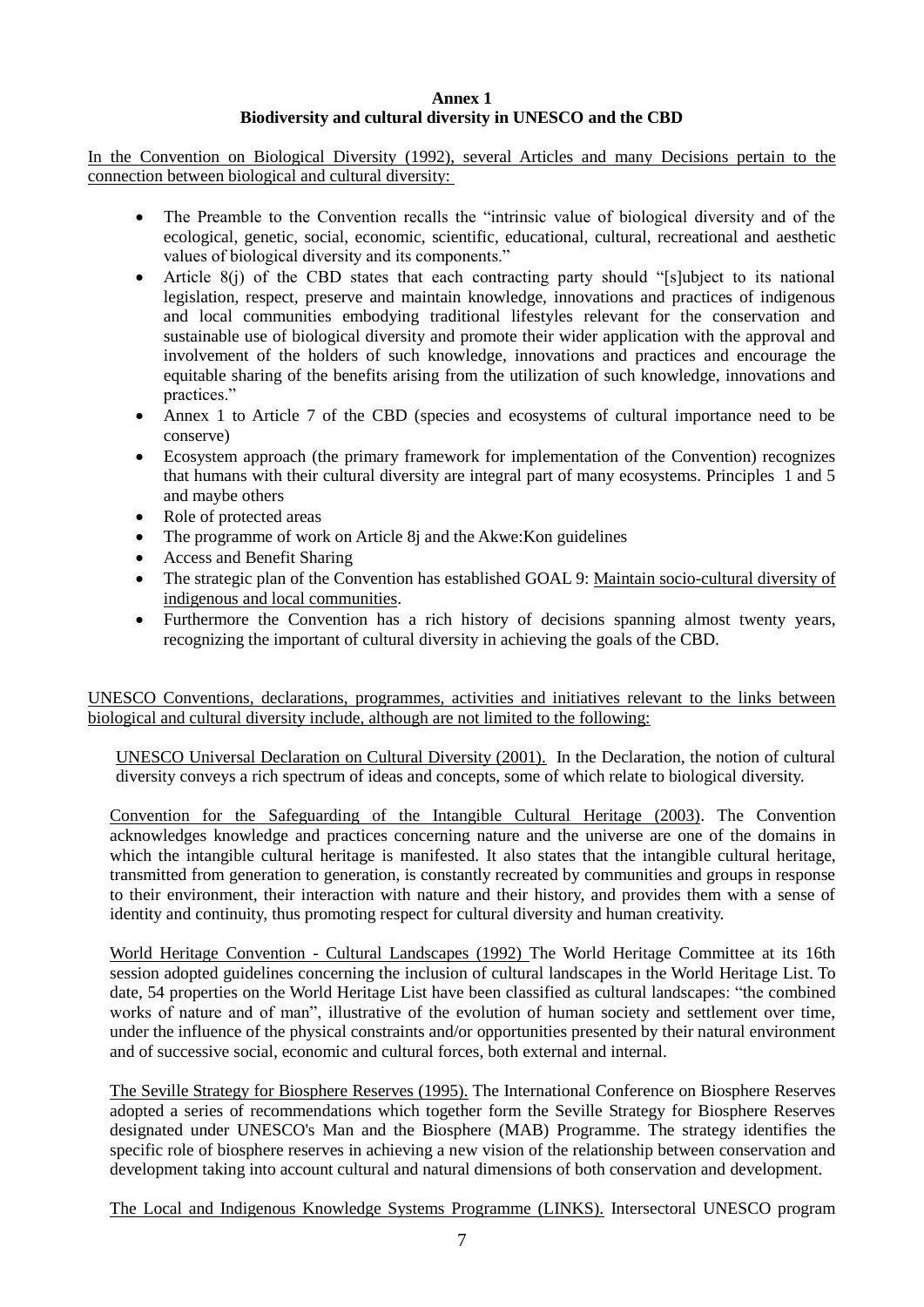launched in 2002 that seeks to empower local and indigenous communities in biodiversity governance through recognition of their knowledge, know-how and worldviews as they relate to the natural environment. The program also seeks to maintain the vitality of local knowledge within communities by enhancing their inter-generational transmission. Key areas of work include (i) documenting and mobilizing indigenous knowledge for biodiversity management, natural disaster reduction and climate change response and adaptation; and (ii) developing pedagogical resources and methods to reinforce local and indigenous knowledge within formal and non-formal education systems.UNESCO activities related to languages and linguistic diversity. UNESCO has been mandated to coordinate the work on one of the CBD biodiversity related indicators, namely "Status and Trends of Linguistic Diversity and Numbers of Speakers of Indigenous Languages", chosen to inform on the focal area "Status of traditional knowledge, innovations and practices", thus recognizing the fundamental linkage between language and traditional knowledge related to biodiversity.

UNESCO activities in the area of social and human sciences, including its work on bioethics and the ethics of the environment.

Tokyo International Symposium 'Conserving Cultural and Biological Diversity: The Role of Sacred Natural Sites and Cultural Landscapes' (2005): the Tokyo symposium on 'Conserving Cultural and Biological Diversity: The Role of Sacred Natural Sites and Cultural Landscapes' was organized by UNESCO with UNU, CBD, FAO, UNPFII, and IUCN as partners. The symposium provided the floor for presenting case studies on sacred natural sites and cultural landscapes worldwide, adopted the "Tokyo declaration" and formulated recommendations on the use of guidelines for decision-makers for the management of sacred sites.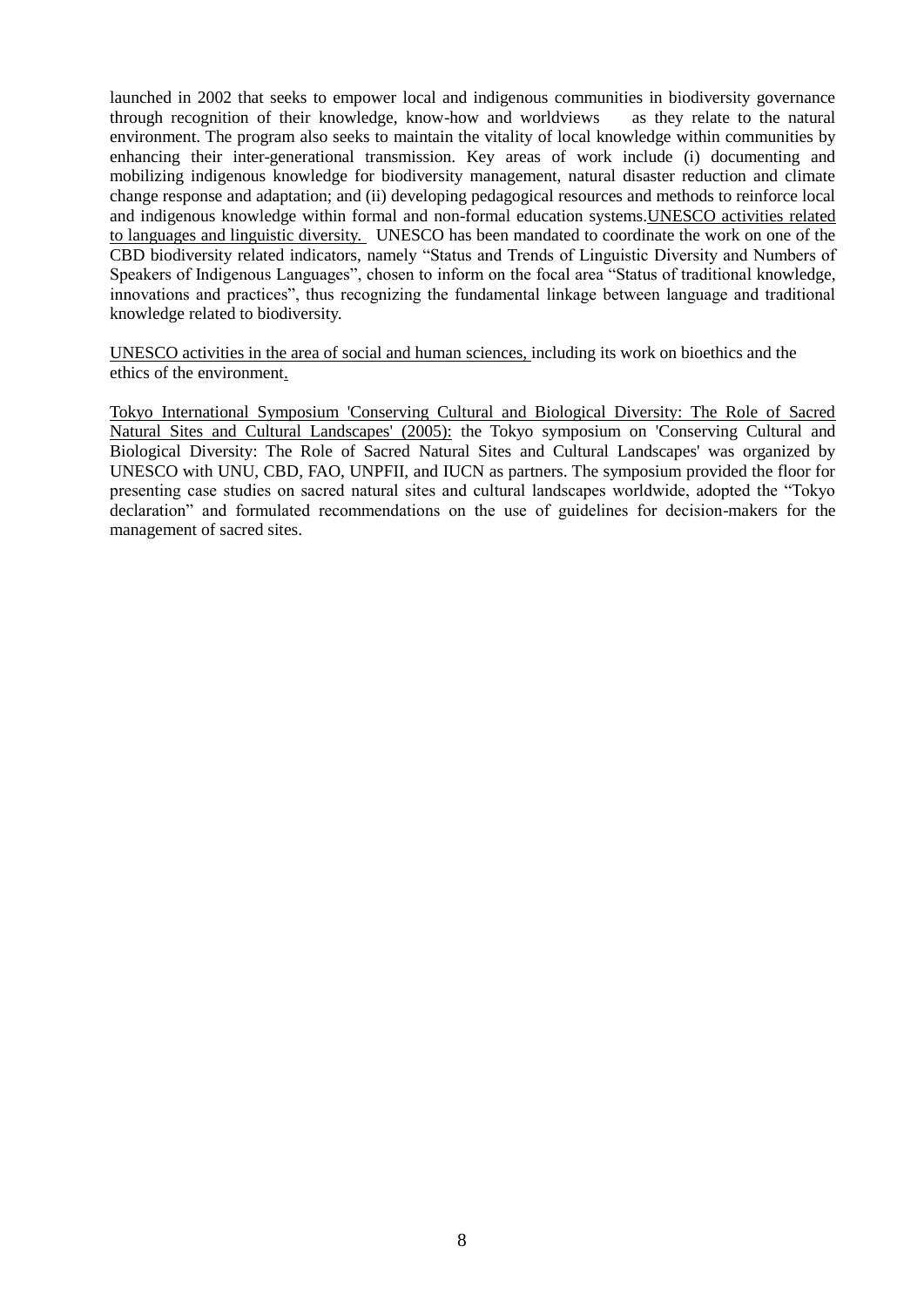## **Annex 2**

# **Recommendations of the 2007 International Workshop on the Links between biological and cultural diversity**

### For future policy work:

At the international level

- Integrate cultural diversity in Multilateral Environmental Agreements, including those dealing with biodiversity, desertification and climate
- Integrate considerations on biological diversity in international treaties dealing with cultural diversity

At the regional level

- Environmental directives
- include the interlinkages between biological and cultural diversity in nature conservation and management
- revise the official list of protected habitats
- adjust management directives for protected areas network
- revise monitoring tools
- Rural development directives
- include the interlinkages between biological and cultural diversity in the sustainable development model
- Cultural heritage directives
- include the interlinkages between biological and cultural diversity in the conservation and valorisation of cultural heritage

At the national level

- Identify cultural values in the territory defining their significance, integrity, and vulnerability
- Manage the process of data collections and collation
- Monitor and manage the process of transformation
- Ensure research development in order to increase knowledge and gather evidence so as to limit actual and potential negative impacts on cultural heritage
- Define criteria and indicators for their management
- Define planning tools and management techniques

At the local level in the context of rural and urban development plans:

- Including biological and cultural diversity in the rural economy (e.g.: favour the role of cultural values for the competitiveness of rural territory and make obvious the link between biological and cultural heritage and tourism, by using marketing promotion techniques
- Including biological and cultural diversity in the improvement of the countryside (e.g.: restoration and management of traditional landscape patterns, as well as their extension, density, structure and species composition, with specific attention to those threatened by the abandonment of traditional management practices)
- Promoting biological and cultural diversity for the quality of life in rural and urban areas (e.g.: support local population to promote services linked to cultural and ecological values of biodiversity).

For future research

- A clear conceptual framework for assessing the links between biological and cultural diversity needs to be developed to guide the future work in this area and link it with on-the-ground research and policy
- A common methodological framework needs ton be developed based on holistic, interdisciplinary, multi-scale, participatory and collaborative research approaches
- Theoretical and conceptual research needs to be coupled with on ground research in collaboration with all the relevant stakeholders, starting with the local population
- The future research agenda on the links between biological and cultural diversity needs to focus on the following priority areas:
	- Principal units and appropriate scale for diversity research
	- Contemporary processes that reduce, modify and/or produce diversity through homogenization, hybridity and diversification